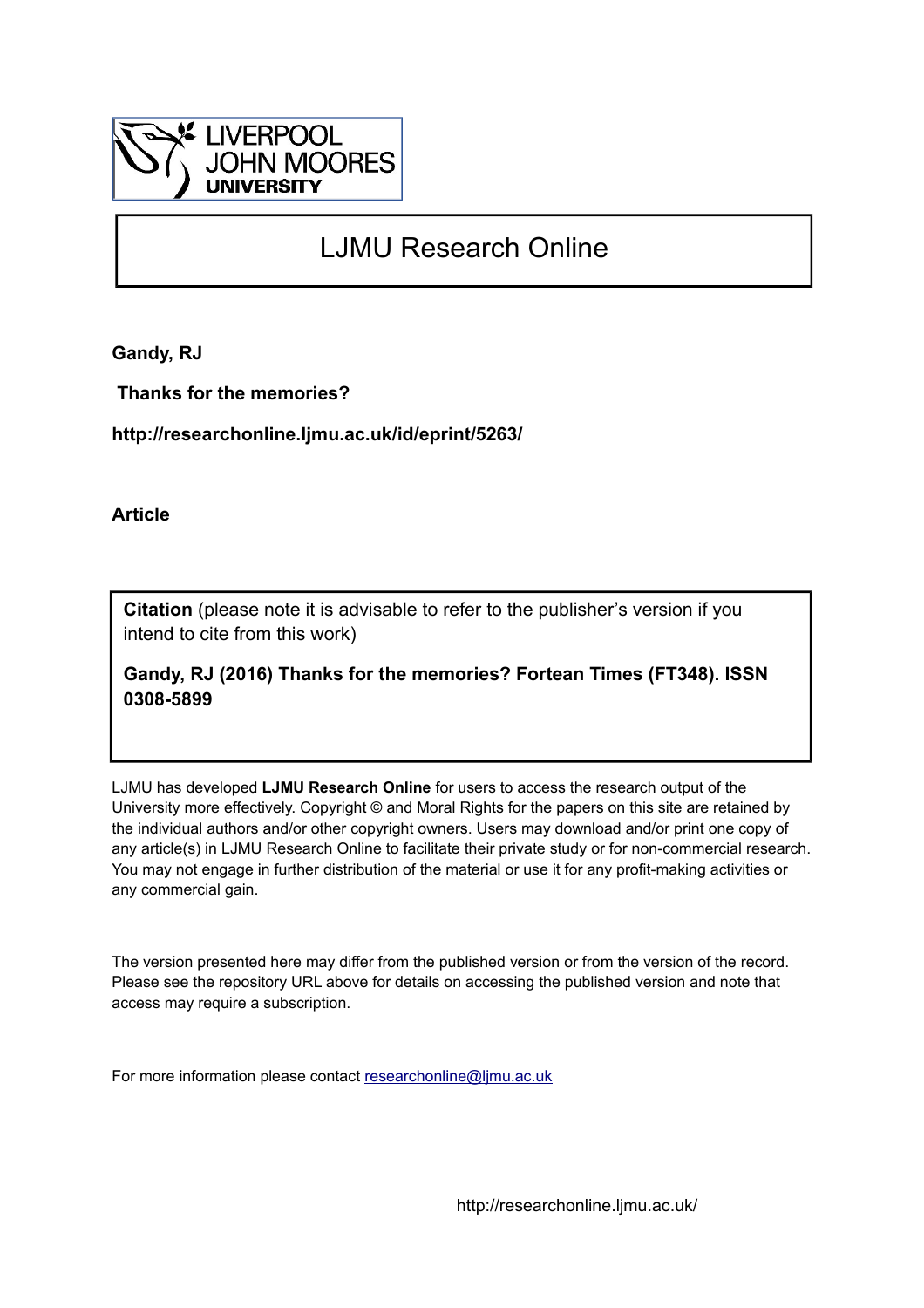## **Thanks for the memories.......? (Cellular Memory Article for Fortean Times) Rob Gandy**

Over the years, *Fortean Times* has published several articles summarising examples of the phenomena generally referred to as "Cellular Memory" **[FT100:12, FT159:24, FT236:18-19]**. These involve people receiving transplanted organs from (primarily deceased) donors and then taking on characteristics of the donor or even having memories that relate to the deceased. Examples include: a woman with vertigo who became a climber; a lawyer who began eating Snickers, having always hated chocolate; a seven-year-old girl who had nightmares about being killed after being given the heart of a murdered child; and a 29-year-old lesbian fast-food junkie who became a heterosexual vegetarian after being given the heart of a teenage girl. Also, a man discovered that he had inherited some personality traits from his wife, such as liking baking and shopping, after she had donated a kidney to him. Some academics have developed theories to explain the phenomena, which it is claimed can affect at least 10 per cent of all people who have a heart, lung, kidney or liver transplant, although mainstream medicine remains sceptical **[FT236:18]**. In essence the theory is that memory does not sit only in the brain, as most materialists would argue, but it somehow permeates the whole body.

If you were to think that scientists would have researched these phenomena then you would be correct; but the history involved serves up much food for thought. It was towards the end of the 1950s that Dr James McConnell performed a series of experiments at the University of Michigan, seeking to demonstrate that memories could be stored in cells outside the brain. These involved common freshwater flatworm, *Dugesia dorotocephala*, which like mammals, and unlike creatures such as jellyfish, have a centralised brain. They are also able to regenerate themselves from tiny morsels of flesh: if you sever a flatworm's tail, within 14 days you will have an entirely new specimen, fully equipped with a brand new brain! Also, flatworms can be trained to remember a behaviour and perform it on cue; for example, electrical shocks can be used to teach them to respond to lighting cues by moving to a particular part of a petri dish. Therefore, if McConnell could demonstrate that flatworms could recall their training after their heads were cut off, and their brains grown anew, this would show that memories could live outside the brain.

And this is exactly what McConnell did find. He stated that "the tail regenerates", and "showed as good a memory of the original task as did the heads." His research was published in the *Journal of Comparative and Physiological Psychology*, a highly regarded psychology journal; which resulted in mentions in *Time, Medical World News, Newsweek,* and *Fortune*. Adding his charismatic personality to these perceived scientific accomplishments, he appeared on several TV programmes, notably *The Steve Allen Show*. Instead of dazzling audiences with complicated science, McConnell captivated them with awe-inspiring concepts<sup>1</sup>.

McConnell hypothesised that a form of Ribonucleic acid (RNA), which he called "memory-RNA", was the means whereby long-term memories could be stored outside the brain: since RNA encodes information, and since living cells can produce and modify RNA in reaction to external events, it might also be used in neurons to record stimuli<sup>2</sup>. To test this McConnell fed ground-up bits of trained flatworms to their untrained brethren; hence this work being referred to as "the cannibalism experiment". McConnell claimed to find that the untrained flatworms performed behaviours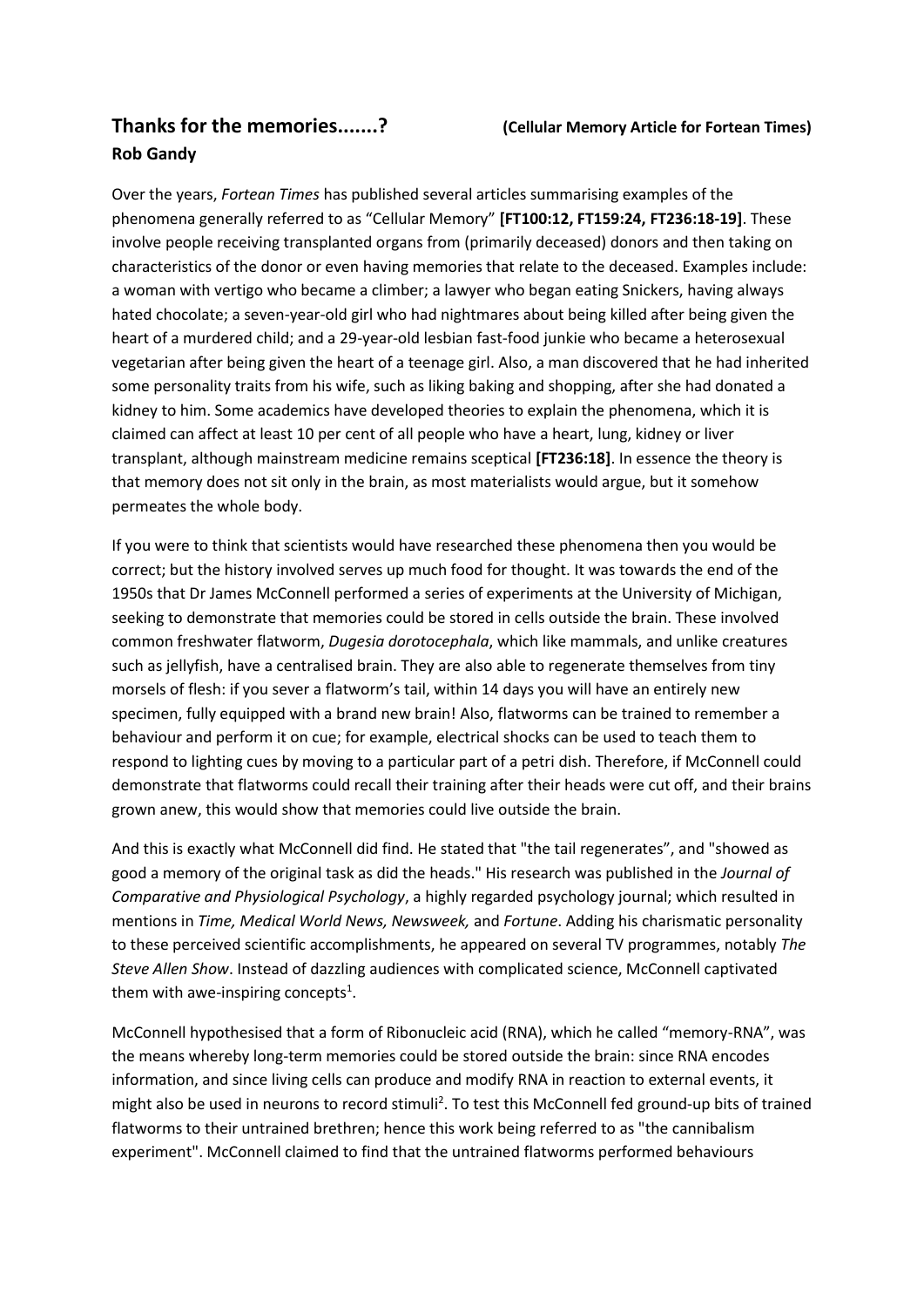previously learned by the trained flatworms, i.e. the dead flatworms' memories had transferred to the untrained flatworms.

Unsurprisingly such spectacular research attracted the attention of competing universities, which sought to reproduce his study; as is appropriate to the scientific method. Whilst some reported obtaining similar results, the majority did not, with many (rightly) faulting him for his small sample size. They also argued that although the effect he reported was significant, it was also relatively weak. McConnell responded that other scientists had failed to reproduce his findings because they were unable to fully recreate his experimental conditions<sup>1</sup>.

Ultimately, McConnell's work was cast aside, considered to be a failure; perhaps an example of Charles Fort's observation that things in science are nothing more than the proper thing to wear for a while? Even so, it remained to some degree in public consciousness. For example, the wonderful Alan Moore used it as a plot device in Saga of the Swamp Thing #21: believed to be dead, an autopsy on the Swamp Thing establishes that scientist Alec Holland did not turn into a plant mutant, but swamp vegetation had digested the mortal remains of Holland. It had absorbed his mind, memories, knowledge, and skills to create a new sentient being which believed itself to be Alec Holland<sup>3</sup>. Later in life, in 1985, McConnell was the target of Theodore "the Unabomber" Kaczynski's 10th bomb, surviving the explosion with mild hearing loss. He was one of the apparently random victims across the USA, but it is interesting to note that Kaczynski was a student at the University of Michigan while McConnell was undertaking his memory experiments<sup>1</sup>. McConnell died from a heart attack five years later at the age of 64.

#### *Recent Developments*

McConnell's research proposed a chemical transfer theory which goes against current and past conceptions of memory; hence, in part, the scientific community's rejection. Yet Science cannot offer conclusive evidence about exactly how memories *are* stored. Currently, when discussing the underpinnings of memory, researchers are unlikely to go further than saying information is stored in the brain's neural networks, in the connections that enable the transmission of information from one neuron to the next. There is no specific answer to how memories are encoded and decoded in the brain, and some researchers prefer to focus on the sorts of modifications taking place in the brain when memory is stored, such as changes in neuron structure, so they might reverse-engineer memory formation. But this is not the same as establishing how memory is encoded, or where it is stored<sup>1</sup>.

The publication of a paper in the *Journal of Experimental Biology* in 2013 by Tal Shomrat and Michael Levin, from Tufts University, re-opened the whole debate<sup>4</sup>. Levin, a developmental biologist well known for his work on limb regeneration, stumbled upon McConnell's work and decided to try out the first memory experiment as a side project, utilising the same basic principles. Levin was familiar with the considerable literature on aneural organisms — organisms without a brain to begin with – that can learn. Some, such as plants, single-cell organisms and even sperm, can learn to run mazes. Therefore, he thought McConnell might have been at least partially right. Levin devised a simple training protocol and, critically, minimised human participation by using a fully automated process, thereby protecting his results from the scrutiny McConnell faced. The outcome was results that appeared to bear out McConnell's findings. Levin was completely transparent, being prepared to make available the tracking data and Quicktime movies to other researchers for them to analyse